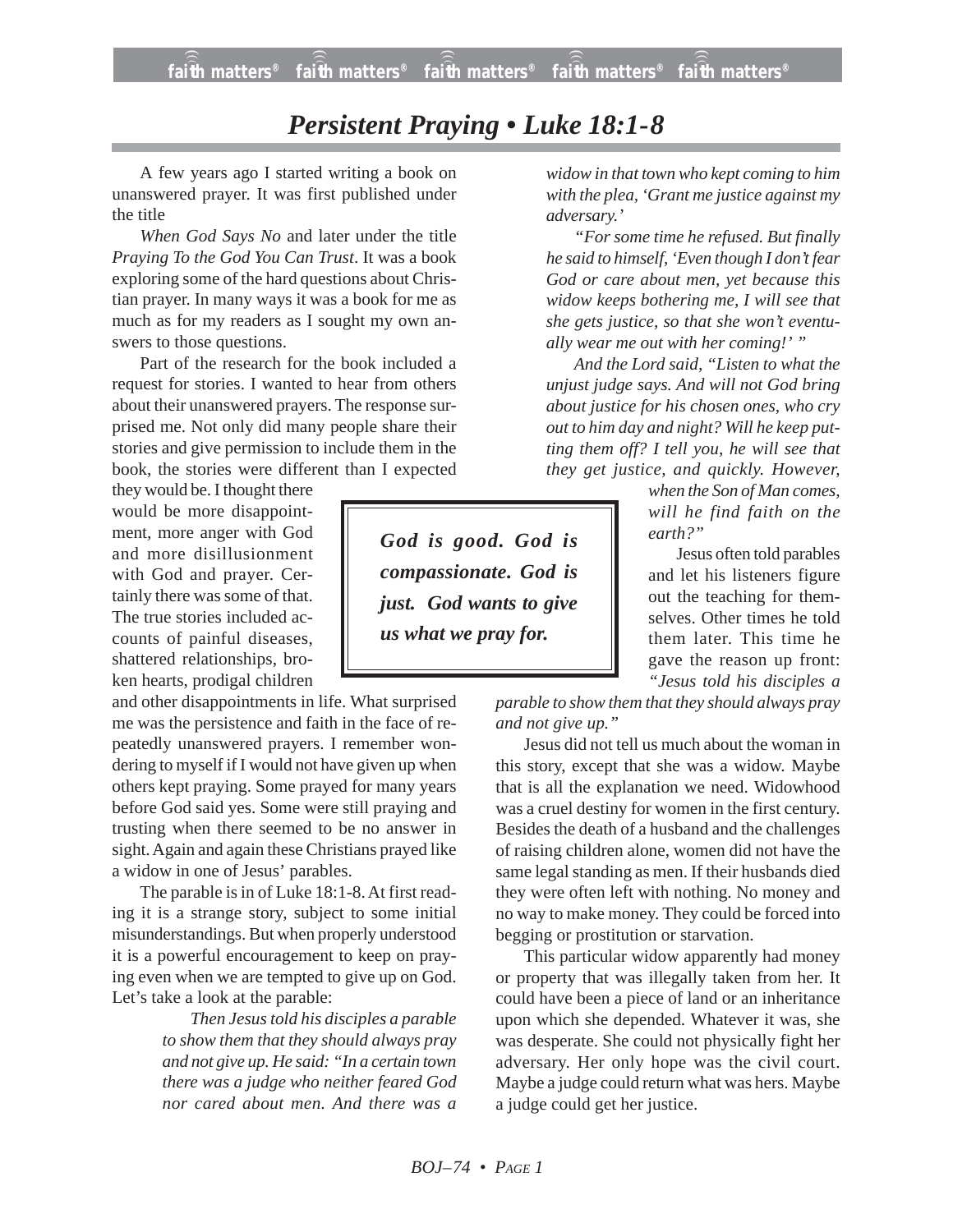She asked and the judge refused to help. So she asked again and the judge refused again. She asked and asked and he refused and refused. Over and over, day after day, she pleaded,

*"Grant me justice against my adversary."* It became obvious to everyone that she was annoying the judge rather than persuading the judge and that she was not going to get what she wanted. At least it was obvious to everyone else, but not to this widow. She kept asking.

Perhaps she kept asking because she was a persistent person. I know people like that. We might even use the word "stubborn". They just will not take *no* for an answer. Or maybe she kept asking because she was so very desperate. It was a life and death issue. She had nowhere else to turn; there was nothing else she could do. Whatever the reason, she came back day-after-day saying, *"Grant me justice against my adversary."* And he kept saying *no*.

Have you been where she was? Perhaps you worked toward a certain job for years, had terrific reviews, got additional education, but when you applied for the job you were repeatedly refused. No good explanation was ever given. Maybe there was an insurance claim you had every right to receive but the company repeatedly refused to pay. Or did you seek reconciliation in a relationship but your husband or wife or some other person simply would not listen?

The desperate widow in Jesus' story faced a seemingly impossible situation because she was dealing with a corrupt judge. He was a typical Roman judge and a bad man. We know he was Roman because Jewish courts were not set up like this. If Jews had disputes they took them to the synagogue for resolution. There were always three judges—one chosen by each party and a third judge who was the tiebreaker. Romans judges ruled alone.

The problem was there was widespread corruption. Judges routinely decided their cases on the basis of bribes; the highest bidder won the court case. Judges were appointed on the basis of politics and bribes rather than on the basis of competence and justice.

The judge *"neither feared God nor cared about men."* You would hope for the opposite in a

judge—someone who feared God and cared about people. But this judge had no controls on him. He was not afraid of what God would do to him if he were unjust and he had no compassion for people in need.

Have you ever run up against someone like this? It may be a person who makes up his mind about what he is going to do regardless of what God or the Bible has to say. Quoting Bible verses or appealing to do right makes no difference. He simply does not care. Maybe this person is just heartless. He can see people suffer and it does not bother him. Tears will not get his attention. He cares only about himself.

If you know someone like this you know he is a tough person to deal with. There is no way to get through. Everything that would normally work on others will not work on him.

The judge in this story finally caved in. Not because he suddenly turned to God or because his heart softened toward this woman. She just wore him out. She was more trouble than the bribe was worth. He decided to give in to her just to shut her up. *"Finally he said to himself,* '*Even though I don't fear God or care about men, yet because this widow keeps bothering me I will see that she gets justice so that she won't eventually wear me out with her coming.''"*

The expression "*so that she won't eventually wear me out*" can be translated "so that she won't give me a black eye." Maybe he was afraid that one of the encounters would result in a physical assault; she might punch him in the eye. Or, maybe he figured that her constant asking would cost him sleep until bags formed under his eyes and he looked like he had black eyes. It is almost as if he was fearful of her. She must have been quite a persistent person!

The desperate widow persisted until the corrupt judge gave her what she wanted! But, remember what this parable is about: *"Jesus told his disciples this parable to show them that they should always pray and not give up."*

Let's not misunderstand what Jesus was teaching. He is not saying that God is like the corrupt judge! Jesus' point is that God is not like that judge. God is good. God is compassionate. God is just. God wants to give us what we pray for.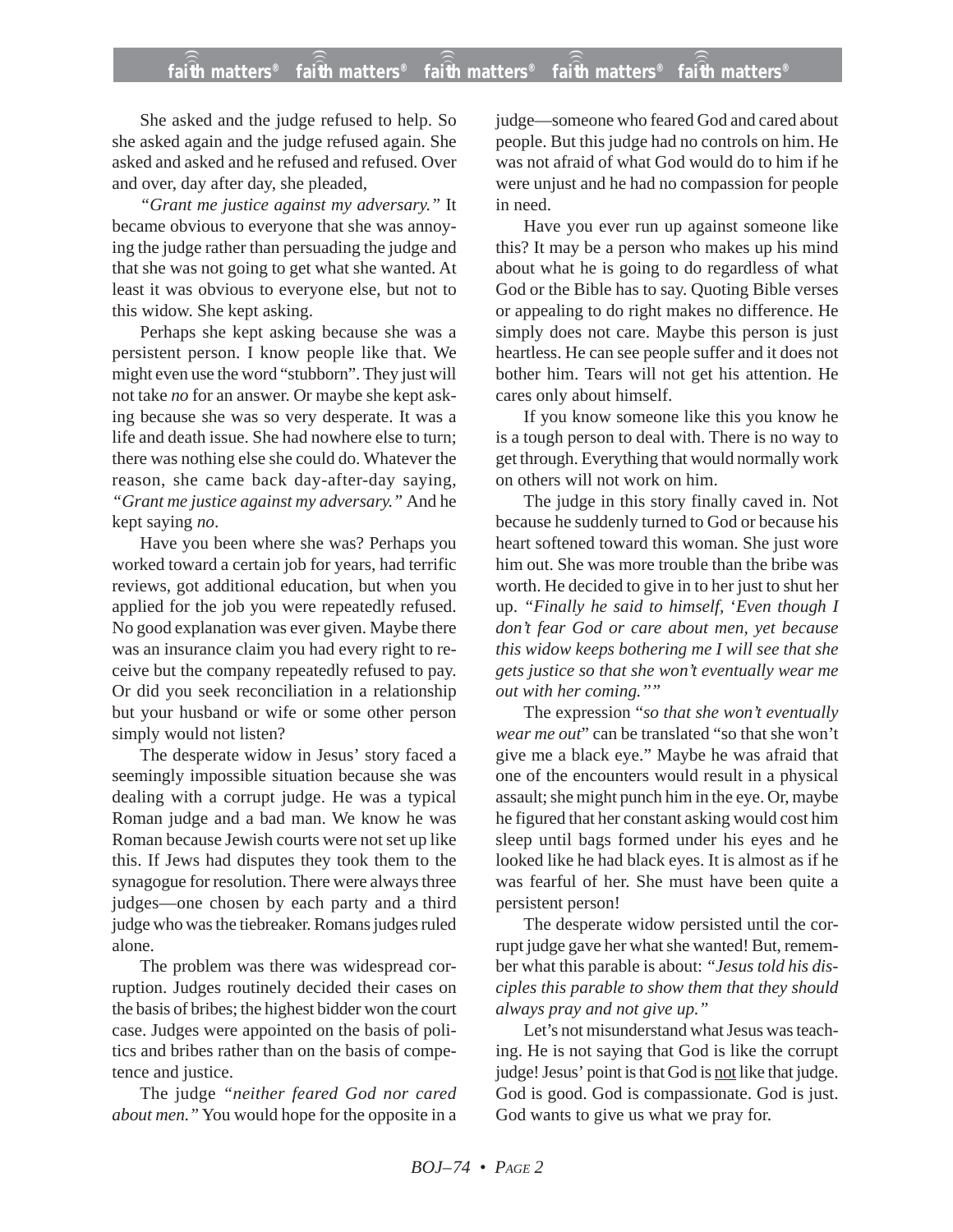## **faith matters® faith matters® faith matters® faith matters® faith matters®** ))) ))) ))) ))) )))

Sometimes we are tempted to think that God is like that judge. We may have our frustrations and disappointments with God. We have heard stories that may make us wonder if God is unjust. We certainly have plenty of misunderstandings about God. But, Jesus knows God better than any of us, and Jesus says that God is not like this. Jesus insists that God listens to our prayers and that God acts in response to our prayers.

After he finished telling the parable, Jesus asked two pointed questions. His first question was, *"Will not God bring about justice for his chosen ones, who cry after him day and night?"* And the answer is "Yes, God will bring about justice for Christians who cry out to him day and night." Jesus' second question was, *"Will (God) keep putting them off?"* The answer is "No, God will not keep putting them off." So Jesus says loud and clear: *"I tell you, (God) will see that they get justice, and quickly."*

Yes, but here's the problem. There are thousands of people who pray and do not get justice, at least not very quickly. So, what do we do with this? Do we reinterpret God in terms of our own human experiences and disappointments or do we interpret our human experiences and disappointments in terms of God?

There are many people who are disappointed

with God, angry with God or just frustrated with God and are close to concluding he is not as good as he claims to be. Let's try to set the emotions aside for a minute and realize the logical implications of deciding that God is not good. If God is not good there is no justice. If God is not good, evil prevails. If God is not good we have

no basis for determining what good is. If God is not good we have no hope. Those who interpret God by difficult circumstances are traveling down a very dangerous road toward disaster.

I prefer to side with Jesus and the Bible. Jesus says that God is good and that those who pray to

him do get justice—and get it quickly! How, then, do we understand this? We choose to believe that God will do what is right at the time that is right. God's clock does not run by our emotions and his calendar does not always follow our pace. II Peter 3:8-9 says:

> *"Do not forget this one thing, dear friends: With the Lord a day is like a thousand years, and a thousand years are like a day. The Lord is not slow in keeping his promise, as some understand slowness. He is patient with you, not wanting anyone to perish, but everyone to come to repentance."*

 As Christians we trust God to work out everything for good, including the things we do not know or understand. Let's suppose that someone treats me with terrible injustice. I pray to God for a remedy. If God immediately answers my prayer and cuts off my adversary, that person may never again have an opportunity for repentance and a right relationship with God. So, God seems slow to help me in order to express patience with the other person. I may not like that. I may disagree. But, God's decision is rooted in his love and compassion for everyone—including the bad guys.

So, what are we supposed to do in the meantime? That is the point Jesus is here making: keep

> praying and don't give up! Jesus wants us to be like the widow. Hang in there. Persevere. Be persistent. Keep praying and do not give up.

> Usually we think of persistence in prayer as a price to pay in order to get what we want. We assume that if we pray long enough and hard enough God will finally give in and grant our request. Instead, think of persistent prayer as an expression of

faith. When we keep praying we communicate that we believe God will do what is right and good, we trust God for his perfect timing and we trust God to keep us going until the answer comes.

Jesus' concern is that people might lose faith in God and quit praying. He is concerned that as

*When we keep praying we communicate that we believe God will do what is right and good, we trust God for his perfect timing and we trust God to keep us going until the answer comes*